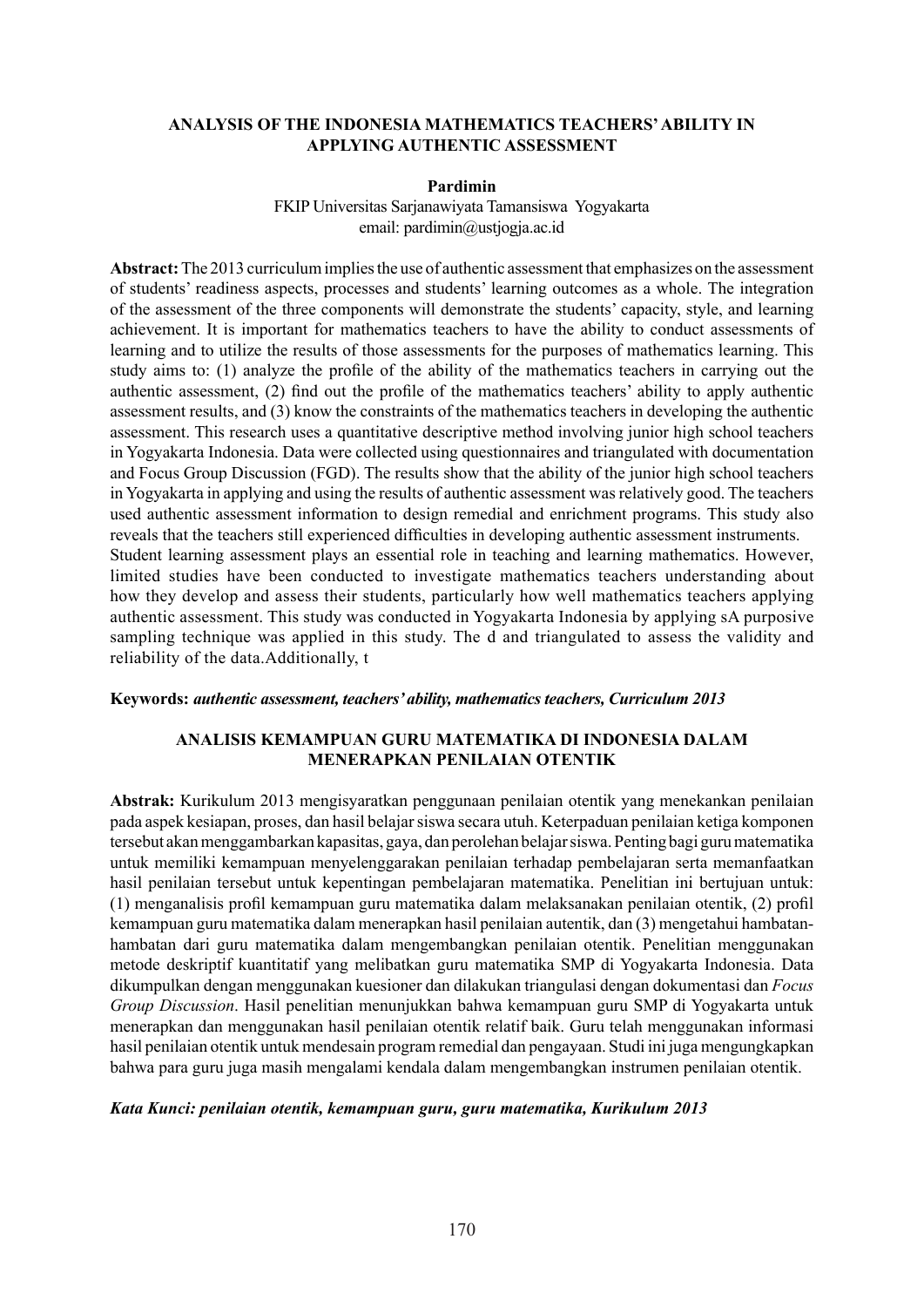### **INTRODUCTION**

Good mathematics learning is supported by various essential components in its implementation. One of them is the availability of quality mathematics teachers. The Indonesian government has undertaken various ways to improve the quality of education by improving the quality of teachers (Sumintono & Subekti, 2014).

The success of mathematics learning cannot be separated from teacher role as the main controller of the learning process, for example how the mathematics teachers conduct an assessment of mathematics learning. It is essential as its results can be used as an indicator of successful mathematics learning. It allows students to demonstrate their competence during the learning process (Resnick, 1993). Therefore, assessment ability should be one of the competencies of the mathematics teachers which should be possessed.

Heaney (1994) stated that assessment is mandatory in elementary and secondary level to any degree in any core subjects, such as English, math, and science. Heaney also argued that one of the main objectives of the assessment is to find out what children understand, know and do by observing or monitoring periodically their work so that teachers can make fair, accurate and balanced judgments of every child's progress in each group of a particular academic year.

Curriculum changes generally also have implications for the paradigm shift in various aspects of learning. One of the changes can occur in the role of assessment that must be in line with curriculum change (Holme et al., 2010). The implementation of the 2013 curriculum in the education system in Indonesia has also brought changes to the assessment system in mathematics learning, such as the implementation of competencybased assessments, criterion-referenced tests, authentic assessment, and portfolio.

The 2013 curriculum advocates the implementation of the authentic assessment emphasizing on assessing students' readiness aspects, processes and student learning outcomes as a whole. The integration of the assessment of those three components will demonstrate students' ability, style, and learning achievement. In addition, an integrated assessment will clearly demonstrate the impact of mathematical instructional and nurturant effect of mathematics learning on student learning achievement. Authentic assessment results can be used by teachers to plan improvement, enrichment or coaching and counseling programs aimed at improving mathematics learning to comply with predetermined educational assessment standards.

Socialization and professional training activities to strengthen the implementation of the Curriculum 2013 have been implemented by the Indonesian government and various teacher training institutions. Those programs are expected to improve teachers' understanding and prepare the ability of the mathematics teachers to implement the curriculum. Such training is important given that teachers' lack of understanding of paradigm shifts is often an obstacle to the implementation of the new curriculum (Cheung & Wong, 2012). Various studies reveal that teachers do not have a relatively good understanding and skills in applying the authentic assessments, such as about how to develop an approach to carry out the authentic assessment to continue developing learning (Charoenchai, Phuseeorn & Phengsawat, 2015).

Several studies have been conducted in the areas of mMathematics teaching. Retnawati (2015) conducted a descriptive study to explore the obstacles encountered by mMathematics teachers in conducting assessment through interviews. However, she did not analyze deeply what teachers did in the assessment activities of mathematics learning.

Mathematics teachers' abilities include planning, implementing and using assessment results. Unfortunately, there has been limited research that examines specifically about the assessment conducted by junior high school mathematics teachers in Yogyakarta Indonesia. This province was selected as it has been known to have a good reputation in education and was selected as one of the provinces in Indonesia as the sample of the implementatingon of t the curriculum 2013 by the Ministry of National Education. Therefore, research to assess the assessment ability of mathematics teachers needs to be undertaken to evaluate evaluation model development the curriculum 2013 implementation.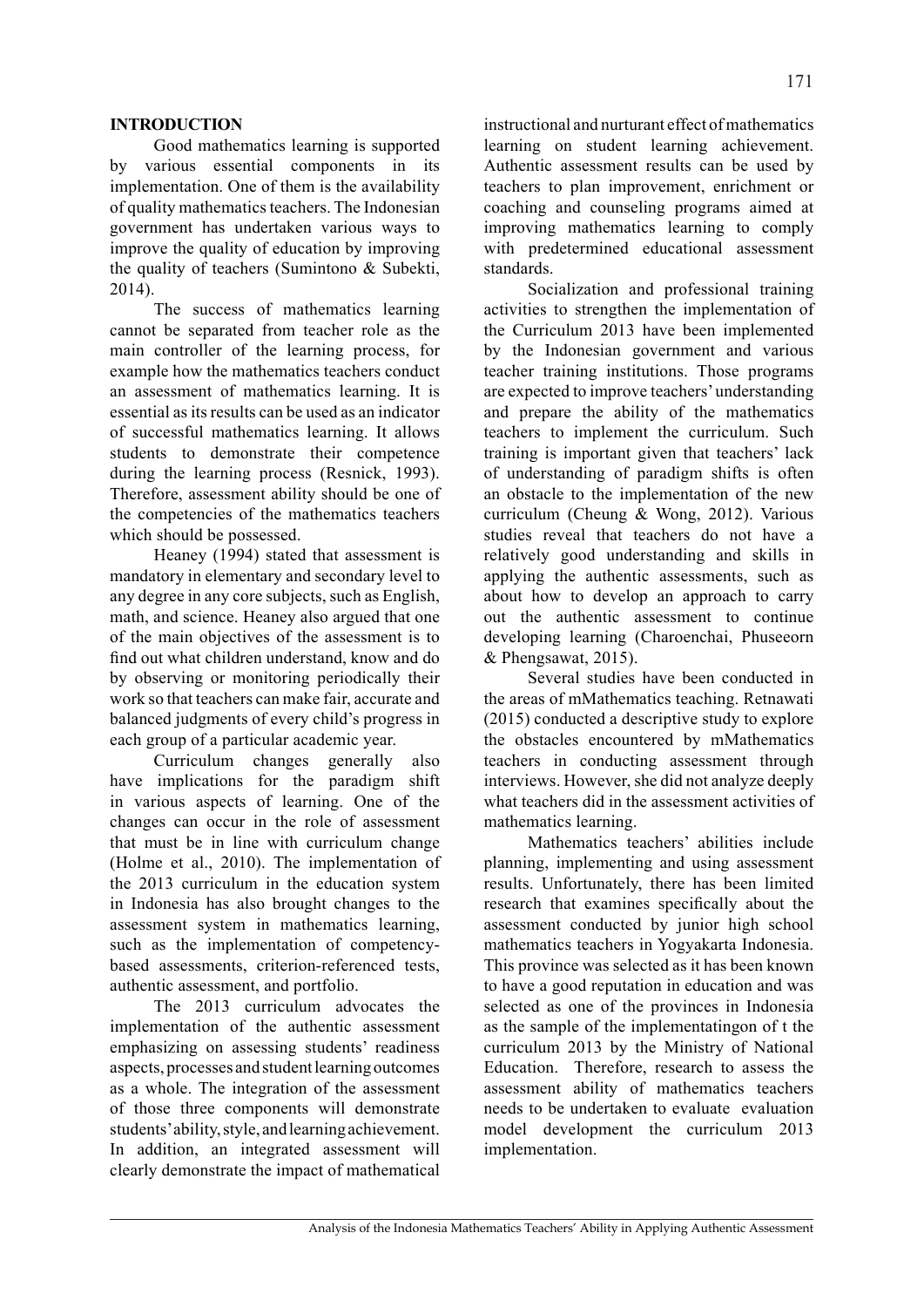Based on the background of the study, three research questions were addressed: (1) What is the profile of the ability of junior high school mathematics teachers in Yogyakarta to implement the authentic assessment? (2) What is the profile of junior high school mathematics teachers' ability in Yogyakarta to use the authentic assessment results? (3) What are the obstacles of junior high school mathematics teachers in Yogyakarta to develop authentic assessment?

## **Assessment in the Curriculum 2013**

Curriculum is the main foundation in an education system. The Law on National Education System No. 20 of 2003 states that the curriculum is a set of plans and arrangements concerning objectives, content and instructional materials and ways used as guidelines for the implementation of learning activities to achieve certain educational goals. The development of the school curriculum is a long process involving various parties, such as educators, education practitioners, schools and communities or stakeholders in Indonesia.

The curriculum is a system consisting of five interrelated components, namely objectives, content/resource, strategy, organization, and assessment. Neely & Tucker (2012) stated that in order to address the gaps, the curriculum must be redesigned to include applied skills, such as problem-solving, communication, and analytical skills. Custer et al., (2000) added that textbooks, exams, and the content of the teacher education program would change according to the mandated curriculum. Furthermore, Narayani, Gading, and Suartama (2015) stated that the learning process can be successful if it can create optimal learning outcomes, then the quality of a teacher in applying approaches to learning is needed in order to achieve optimal learning outcomes of learners.

Curriculum changes have occurred several times in Indonesia as an effort to achieve the goals of national education. At every school curriculum change, it is followed by changes to the characteristics of its components including in the assessment component. This difference is generally due to the approach used in the curriculum. The 2013 curriculum applies scientific approach so that of course it has different assessment criteria. This is in line with Ine's opinion that the characteristic of learning in the Curriculum 2013 is a scientifically based approach to learning (Ine, 2015).

Learning activities contribute to students' intuitive understanding of mathematics. Therefore, good mathematics learning should be implemented. Efriana (2014) argued that in addition to making students more active in constructing their knowledge and skills, the scientific approach can also encourage the students to investigate further in order to discover the facts of a phenomenon or event.

Assessment is an activity to provide continuous and comprehensive information about the learning process and outcomes achieved by the students (Gronlund & Linn, 1985; Popham, 2011). Immegart (1994) stated that the focused or targeted assessments are in terms of standards, such as goals, objectives, and behaviors or in terms of normative assessments such as manifesting good attitudes, developing certain skills, and making student performance as desired.

The educational assessment standards for the 2013 curriculum are stated in the Indonesian Government Regulation No.66 Year 2013. Education assessment standards are the criteria of the mechanisms, procedures, and instruments of student learning outcomes. The assessment approach used in the Curriculum 2013 is the criterion reference based assessment. It applies minimum mastery criteria (KKM) to assess learning outcomes. The KKM is a minimum learning completeness criterion determined by the educational unit taking into account the characteristics of basic competencies to be achieved, and characteristics of students.

The Indonesian Government Regulation No.66 Year 2013 states that the assessment of student learning outcomes in secondary education is based on six principles, namely: objective, integrated, economical, transparent, accountable, and educative. This is in line with Bullens (2002) who stated that correct assessment is needed to guide the curriculum process. The objective principle emphasizes that the assessment should be standards-based. It should be as objective as possible in order to describe the actual situation in achieving competence and achievement of learning objectives. Assessment objectives and targets should be formulated clearly before learning to reach all aspects of the assessment.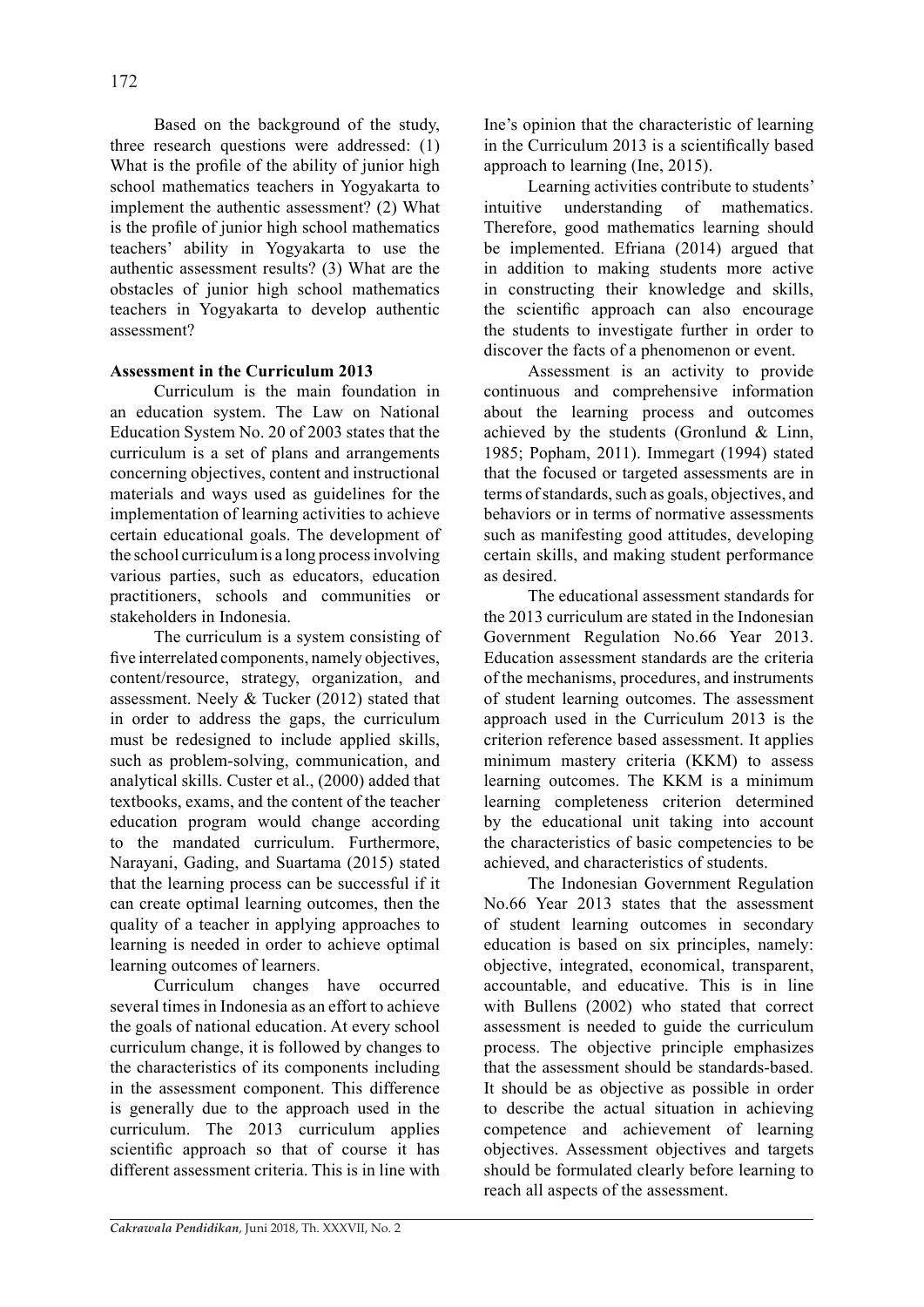Sani (2016) stated that teachers can do reflection and evaluation on the quality of learning that has been done through the assessment activities. The assessment is done before, during and after the learning takes place. It must be efficient and effective in planning, execution, and reporting. It must be transparent meeting the assessment procedure, assessment criteria, and the basis of decision making can be accessed by all parties. In other words, the assessment should be open, so that all interested parties to the results of the assessment can obtain clear and correct information regarding the assessment of learning that has been implemented. It is also accountable which means that assessments can be held accountable to internal school and external parties for technical aspects, procedures, and results. Finally, it must also be educative by relating to the nature of judgment in educating and motivating students and teachers. According to Gao & Grisham-Brown (2011), an assessment-based curriculum can be used for accountability under conditions of assessment whose objectivity is ensured by checking for reliability and consistency.

Assessment of learning at secondary education level is carried out by educators, educational unit, government or independent institutions. Berg (2007) stated that the assessment is used to inform expectations and to set the recommended goals, assessment objectives related to future learning. The assessment activities are conducted by the education unit in the form of school exams, while the Government performs an assessment in the form of national examinations. Kearney & Perkins, 2014 stated that traditional forms of focus are judgments on scientific principles, seeking to be objective and seen to be separated from learning and built on uniformity and fairness.

Educational assessment standards mandate teachers to use various techniques in conducting assessments. Assessments of attitude are conducted through observation, selfassessment, peer assessment, and journal with assessment instrument in the form of assessment rubric. Knowledge domain assessments are conducted through written, oral, and assignment tests. Assessments of student skills are conducted through performance appraisal using practice tests, project appraisals, and portfolio assessments. This is consistent with Craig & Mc Cormick's (2002) statement that using techniques such as observation checklists, journals, portfolios, and graphic organizers will help teachers assess the true learning and knowledge gained.

Evaluation activities conducted by teachers should be planned. Planning aims to make the assessment synergized with the objectives of learning to be achieved, the content of teaching materials provided and learning strategies applied. The Decree of the Ministry of Education Number 66 of 2013 states that there are five steps that must be taken in planning and executing the assessment. The five steps are successively arranging the grid, developing the instrument, carrying out the values, processing the values, and reporting and utilizing the assessment results.

# **Authentic Assessment in Mathematics Learning**

Authentic Assessment in mathematics learning is an assessment that asks students to use the same competencies, or a combination of the knowledge, skills, and attitudes they need for application in specific situations in professional life (Gulikers, Bastiaens & Kirschner, 2004). It can also be referred to as an alternative assessment. Stiggins (1994) defined it as an examination of the ability to demonstrate competencies and special skills to apply skills and knowledge that have been mastered.

The authentic assessment is a measurement method requiring students to demonstrate important knowledge and skills by performing real-life tasks or close estimates. It emphasizes on efforts to help students learn. Bosco & Ferns (2014) stated that authentic learning tasks are fundamental steps of program specificity and serve as an important criterion for attracting students. It involves real experience, including personal judgment and reflection, measured as performance and skills and takes place in an integrated and sustainable manner. Moon, et al (2005) stated that authentic assessment can also enhance teaching and learning in secondary schools by integrating complex nature of learning. Keyser & Howell (2008) adds that the assessment should be analyzed to determine the presence or degree of authenticity for results of learning to be aligned with goals.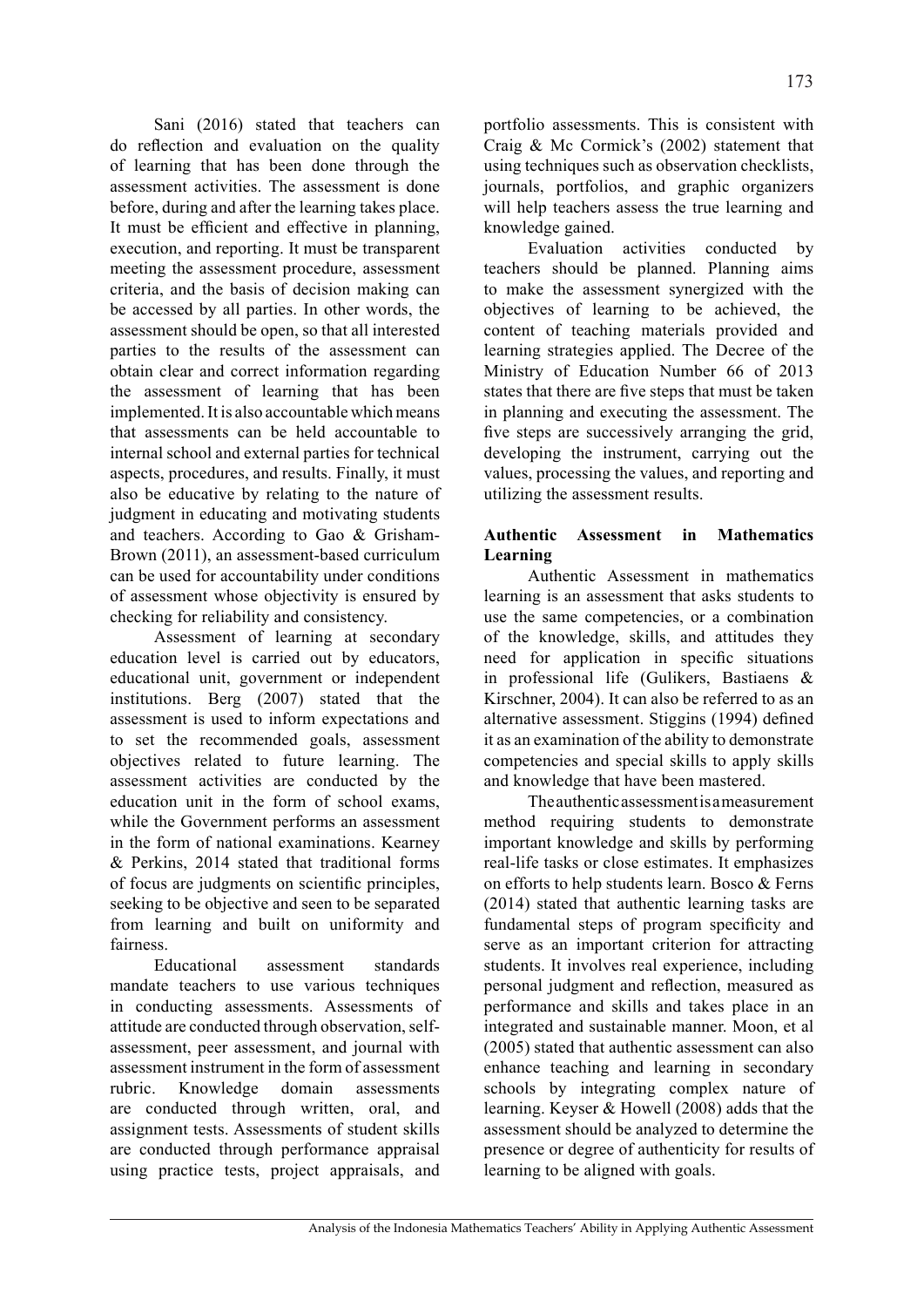The types and forms of assessment used in the various authentic assessments depend on the type of competence, the learning outcome indicators, the learning materials and the purpose of the assessment itself. This type of assessment can be used in the authentic assessment, such as performance assessment, project assessment, product assessment, portfolio assessment, and observation. This is in line with Gao & Brown (2011) stating that the authentic assessment includes methods such as work sampling, anecdotal notes, portfolios, checklists, assessment scales, and teacherdesigned classroom observations. Assessment techniques in mathematics learning are as follows.

It is conducted by observing the activities of students in doing something. This assessment is suitable for assessing competency achievement that requires students to perform tasks/movements or psychomotor domains, such as presentations, using mathematical tools and using software to solve math problems. The instrument used can be a rating scale and assessment rubric as a guide in making observations. According to Kinay & Bagceci (2016) authentic assessment is also represented as a performance appraisal, an appropriate assessment, an alternative assessment, or a direct assessment, contains techniques such as written text, portfolios, checklists, teacher observations, and group projects.

It is conducted to assess student tasks that must be completed within a certain timeframe and include some competencies. Assigned tasks can be an investigation of a process or event that starts with planning activities, collecting data, organizing, processing data and presenting the results of the investigation. The project assessment function includes pedagogical and meaningful assessments for students, giving students opportunities to express their competence in a whole, more efficient manner and produce economically valuable products as well as generate competence control values that can be accounted for.

It is a kind of continuous assessment based on a collection of information that shows the development of special abilities on the psychomotor aspects of students in a certain period. There are six principles that must be considered in carrying out portfolio assessment. The six principles include; the authenticity of students' work, trust in judgment between teacher and student, mutual ownership of work between teacher and student, conformity between student's work with competency achievement indicator, including process assessment and learning result and integrated into learning. Buyarski & Landis (2014) added that a portfolio designed for assessment purposes allows for the measurement of student learning against established standards while a personal portfolio allows learners to define and narrate their learning as they see it. Wicks & Lumpe (2015) stated that students use portfolios for their learning process and demonstrate the product or the nature of this learning.

Buyarski & Landis (2014) suggested that portfolio assessment is not only used to see what students learn but also how students learn. It can also play a role in assessing the effectiveness of learning and curriculum. In addition, it supports affective and cognitive development of students as a learning portfolio. It can also be used for various purposes including in class and extracurricular program. Bullens (2002) states that portfolios designed for assessment purposes allow for the measurement of student learning against established standards. Appropriate assessment is needed to guide the curriculum process. Assessment should not only measure learning, but it also promotes it. Engel et al., (2003) state that with the existence of authentic tasks, students have an understanding of what to expect, and teachers see judgment as a useful tool for improving instruction.

# **Mathematics Teachers' Assessment Capability**

According to the Indonesia Government Regulation No. 19 of 2005 on the National Education Standards article 28, educators or teachers are learning agents that must have four types of competence, namely pedagogic competence, professional competence, personality competence and social competence. Pedagogic competence is a skill with respect to the understanding of students and educational and dialogical learning managers. This competence includes the ability of understanding to students, design, and implementation of learning, evaluation of learning outcomes, and self-development of students to actualize various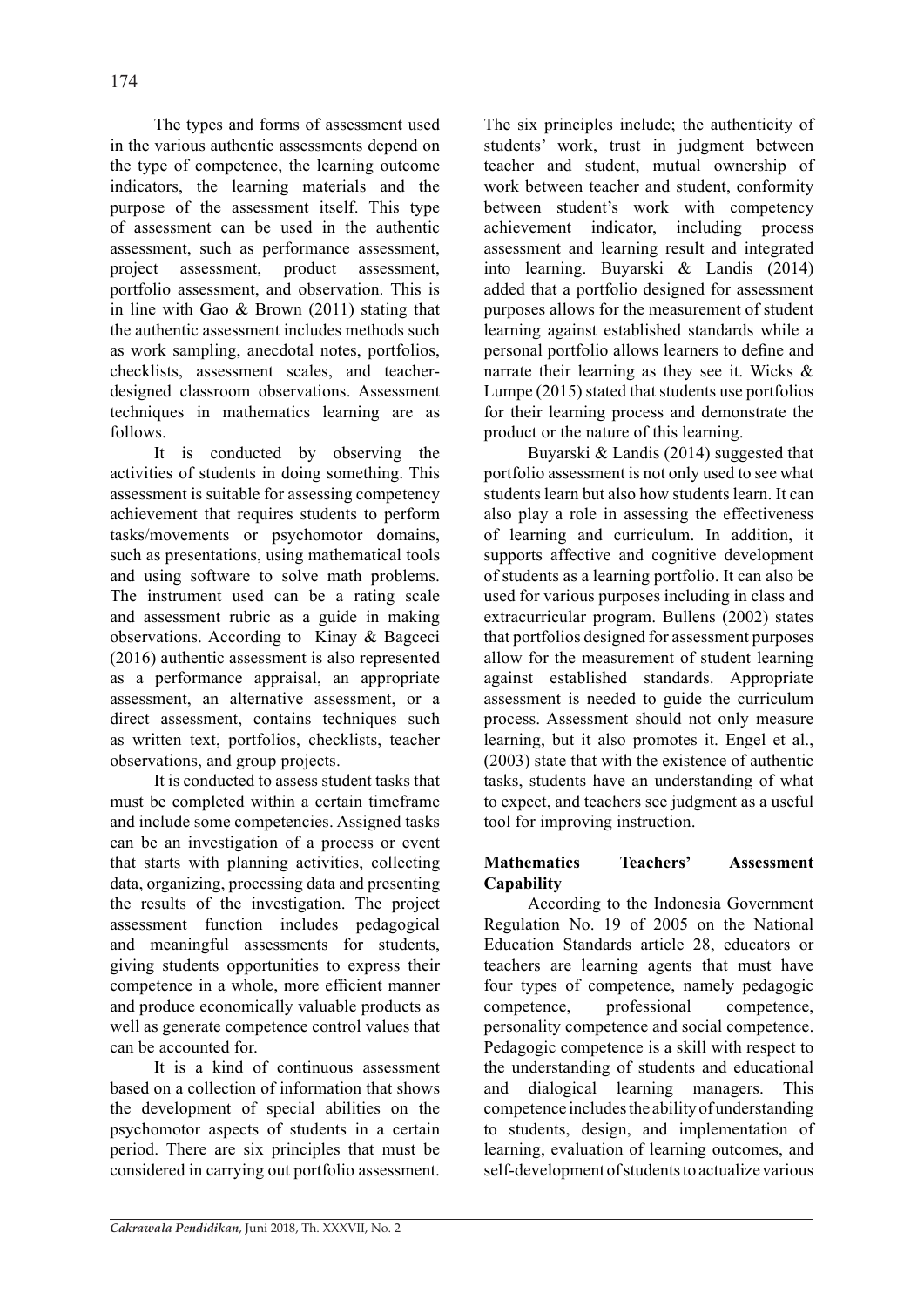potentials. Custer et al., (2000) stated that increased education requires changes in some components of the education system including curriculum, textbooks, teacher preparation, and professional development.

The ability of the mathematics teacher in the assessment of learning is one aspect of the pedagogic competence that the teacher must master. The Indonesian Government Regulation No. 16 year 2007 outlines the competence and sub-competence of teachers in the assessment of the ability to organize process assessments and learning outcomes and the ability to utilize the assessment results for the purposes of learning. There are seven sub-capabilities that mathematics teachers must master in relation to the assessment. First, it is an understanding of the principle of process assessment and learning outcomes according to the characteristics of mathematics subjects. Second, it is the ability to determine the process and learning outcomes that are important to assess. Third, it is the ability to determine process assessment procedures and learning outcomes. Fourth, it is the ability to develop process assessment instruments and learning outcomes. Fifth, it is the ability to administer process assessments and learning outcomes on an ongoing basis using various instruments. Sixth, it is the ability to analyze the results of process assessment and learning outcomes for various purposes. Seventh, the ability to evaluate the process and learning outcomes.

The ability to use assessment results consists of four sub-capabilities. First, it is the ability to use the assessment information to determine learning completeness. Second, it is the ability to use assessment results to design remedial and enrichment programs. Third, it is the ability to communicate the results of the assessment to stakeholders. Fourth, it is the ability to use the results of the assessment of learning to improve the quality of learning. Barber, King & Buchanan (2015) stated that, in order to create authentic learning and assessment tools, teachers need to learn how to design their tasks. Noor & Yusoff (2016) added that teachers can introduce themselves or peer-assessment as another option to assess children with simple observations or questionnaires that can be designed and utilized to help assess. Moon et al. (2005) also argued that teachers and students involved in the classroom where authentic assessment is conducted are asked to reflect on their experiences by using or appraising.

### **METHOD**

### **Population and Sample**

This research used a mixed method. The population of this research was junior high school Mathematics teachers in Yogyakarta Indonesia. A purposive sampling technique was applied by involving 41 experienced teachers with teaching service more than 1 year. Most of the respondents' ages (46%) ranged from 36-50 years and most of them (58.5%) had taught mathematics for more than 10 years. Based on the level of education, almost all of the respondents met the minimum academic requirement of undergraduate degree (S1). Additionally, there were 14.6% of the teachers holding master degree (S2).

#### **Data Collection Techniques**

Data were conducted by distributing questionnaires, collecting documents and conducting Focus Group Discussion (FGD)*.* The questionnaires were used to explore aspects of the implementation and utilization of assessment result by the Mathematics teachers. It consisted of 3 parts, namely: identity and general information, understanding, and experience of teachers in carrying out the authentic assessment and the utilization of teacher assessment results.

Details of the questionnaire are as follows: *First*, scales to assess the ability of junior high school mathematics teachers in carrying out the authentic assessment. *Second*, scales to assess the ability of junior mathematics teachers in using the results of the assessment of learning. *Third*, the questionnaire is used to explore obstacles faced by junior high school teachers in Yogyakarta in applying the authentic assessment.

To ensure the research instruments were valid and reliable, the researcher tested the instruments by conducting a preliminary study involving a small group of mathematics teachers. Triangulation processes were undertaken to ensure the validity and reliability of the data analysis following steps suggested by Miles and Hubberman (1994).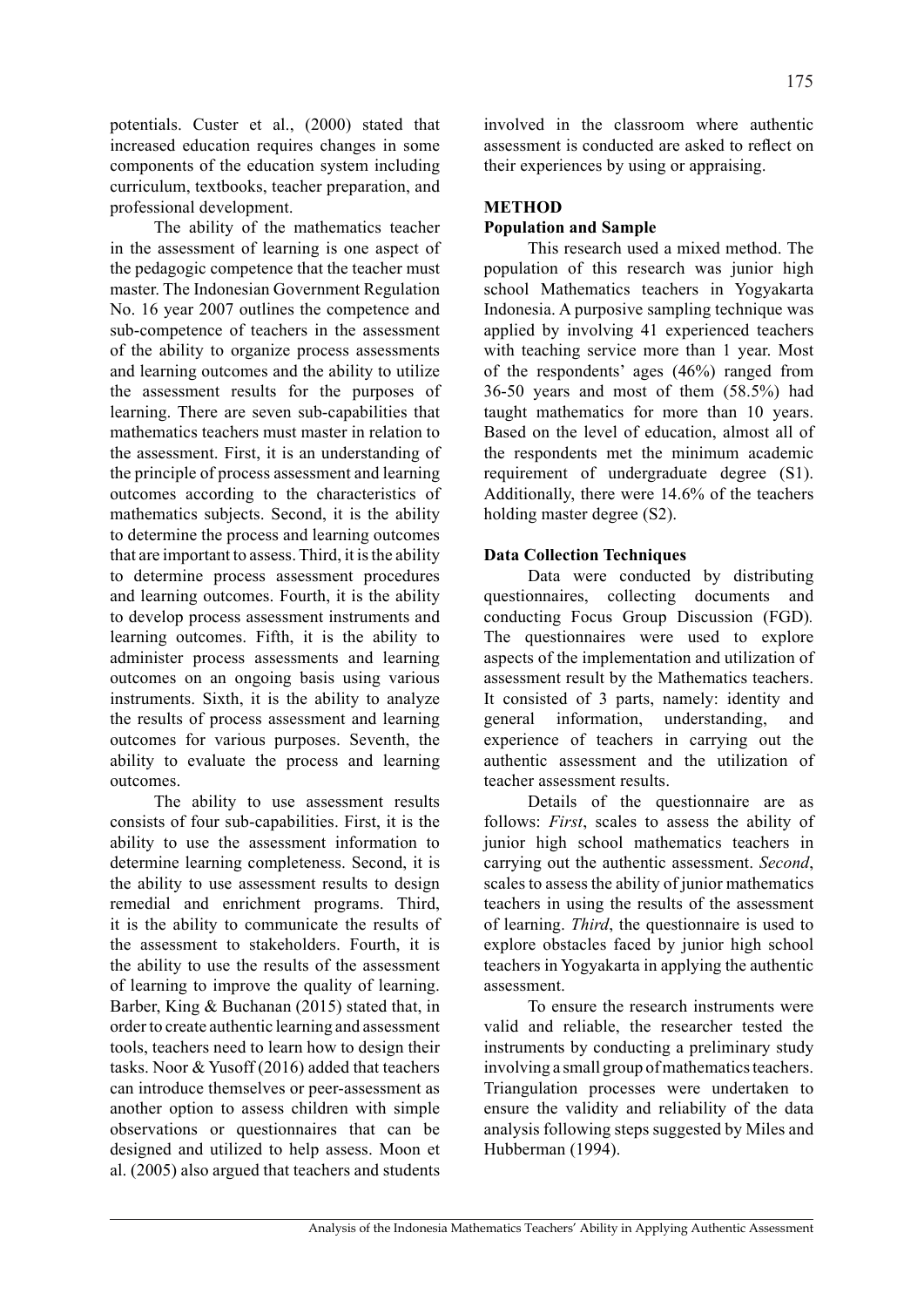| <b>Variables</b>                                                                                | <b>Indicators</b>                                                                                                                                                  | <b>Number of Items</b> |
|-------------------------------------------------------------------------------------------------|--------------------------------------------------------------------------------------------------------------------------------------------------------------------|------------------------|
|                                                                                                 | understanding of the concepts of authentic assessment                                                                                                              | 4                      |
| 1. The ability of mathematics                                                                   | the ability to decide which aspects of learning are important to<br>assess                                                                                         | 3                      |
| teachers in carrying out the                                                                    | the ability to develop assessment instruments                                                                                                                      | 3                      |
| authentic assessment                                                                            | the ability to administer the assessment documents                                                                                                                 |                        |
|                                                                                                 | the ability to analyze the assessment results                                                                                                                      | 3                      |
|                                                                                                 | ability to use assessment information to design remedial and<br>enrichment programs                                                                                |                        |
| 2. The ability of mathematics<br>teachers in using the results of<br>the assessment of learning | analyzing learning outcomes, developing a remedial program based<br>on the result of the assessment, and developing a program based<br>on the learning achievement |                        |
|                                                                                                 | ability to use assessment information to improve the quality of<br>learning                                                                                        |                        |
| 3. The obstacles faced by<br>mathematics teachers                                               | Open questionnaire                                                                                                                                                 |                        |

### **Table 1. Research Instrument**

**Table 2. Teachers' Ability to Apply** *Authentic Assessment*

| No.            | Indicator                                             | Poor     | Fair   | Good      |
|----------------|-------------------------------------------------------|----------|--------|-----------|
| 1              | Understanding about the <i>authentic</i> assessment   | 12       | 17     | 12        |
|                |                                                       | 29.27%   | 41.46% | 29.27%    |
| $\mathfrak{D}$ | Ability to determine important aspects for evaluation | 12       | 10     | 19        |
|                |                                                       | 29.27%   | 24.39% | $46.34\%$ |
| 3              | Ability to determine evaluation procedures            |          | 16     | 18        |
|                |                                                       | 17.07%   | 39.03% | 43.90%    |
| $\overline{4}$ | Ability to develop evaluation instruments             |          | 16     | 18        |
|                |                                                       | 17.07%   | 39.03% | 43.90%    |
| 5              | Ability to manage evaluation                          |          | 30     | 10        |
|                |                                                       | $2.44\%$ | 73.17% | 24.39%    |
| 6              | Ability to analyze evaluation results                 | 33       | 6      | 2         |
|                |                                                       | 80.49%   | 14.63% | 4.88%     |

### **Data Analysis Techniques**

Data obtained from questionnaires were analyzed using descriptive statistics. The results of the analysis were categorized into *very poor*, *poor*, *fair*, *good*, and *very good* by implementing the criteria proposed by Widoyoko (2009). The procedure of the descriptive analysis is as follows.

- a. *Scoring*, changing the value in qualitative terms to quantitative.
- b. *Calculate the average score* for each aspect of the instrument,
- c. Determine the criteria of category for each research variable.

## **FINDINGS AND DISCUSSION Findings**

### **Profile of Ability to Carry Out an Authentic Assessment**

Table 2 shows the results of the analysis of the mathematics teachers' ability to apply authentic assessment. From this table, it can be seen that the indicator to manage evaluation has the highest score indicating the mathematics teachers performed well in managing evaluation using authentic assessment. On the other hand, the ability to analyze evaluation results has the lowest score indicating that the mathematics teachers did not perform well in using the results of the evaluation.

# **Teachers' Profile In Using Authentic Assessment Results**

From Table 3, it can be seen that the teachers demonstrate poor indicator in the aspect of *using the assessment results to determine the learning mastery* (27 respondents or 65%)*.* On the other hand, they demonstrate good ability for the aspect of *using the assessment results to design remedial and enrichment programs*. Furthermore, in general, the mathematics teachers' ability in *using the assessment results to improve the quality of learning* can be considered fair.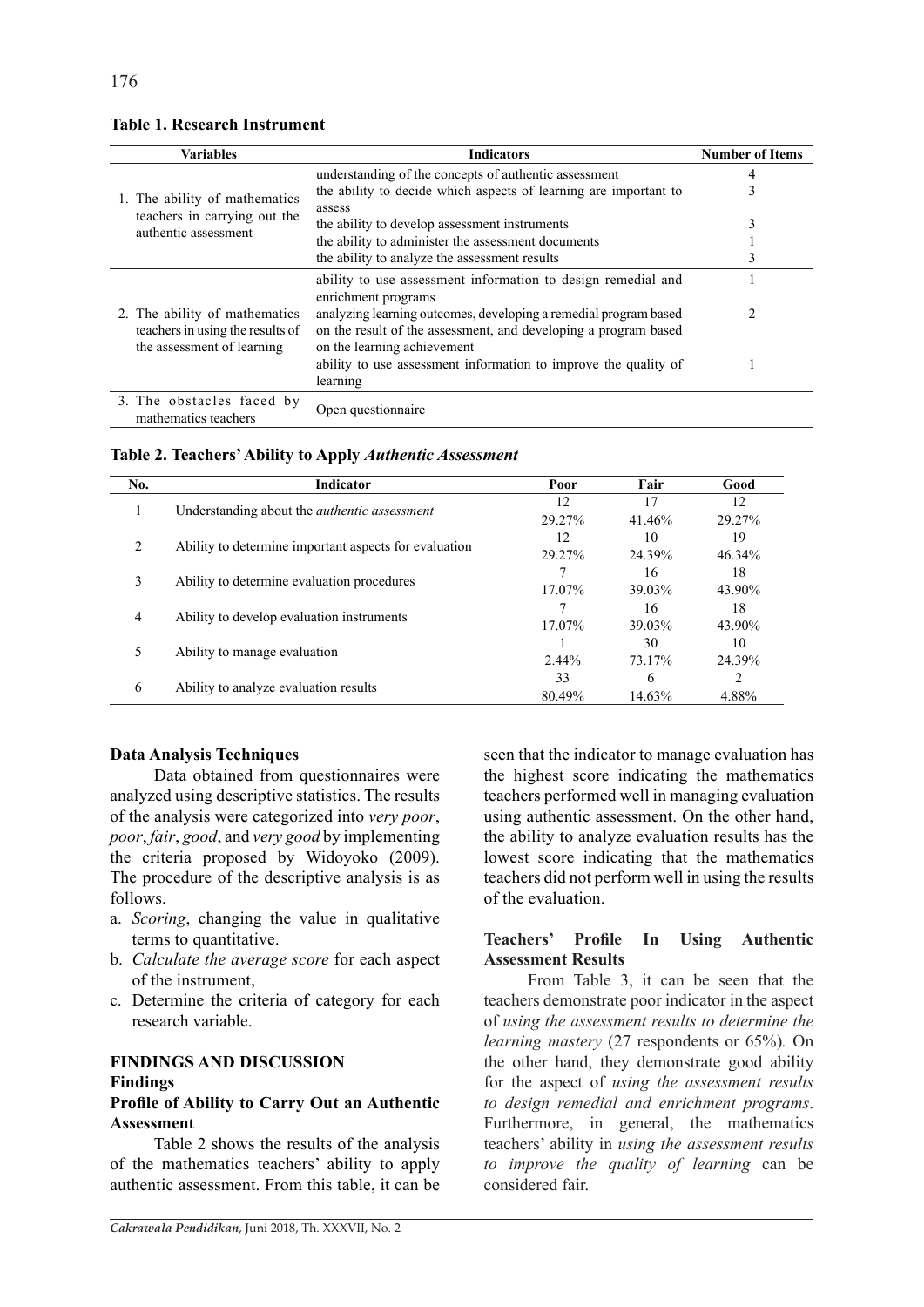| No. | <b>Competence Aspect</b>                                   | Poor     | Fair   | Good   |
|-----|------------------------------------------------------------|----------|--------|--------|
|     | Using the assessment information to determine the learning |          |        |        |
|     | mastery                                                    | 65.85%   | 29.27% | 4.88%  |
| 2.  | Using the assessment information to design remedial and    |          | 16     | 24     |
|     | enrichment programs                                        | $2.44\%$ | 39.02% | 58.54% |
| 3.  | Using the assessment information to improve the quality of |          | 23     | 18     |
|     | learning                                                   | $0.00\%$ | 56.10% | 43.90% |

**Table 3. Teachers' Competence in Applying** *Authentic Assessment*

**Table 4. Obstacles to Developing** *Authentic Assessment\*

| No.            | <b>Aspect of Ability</b>                                        | Percentage  |
|----------------|-----------------------------------------------------------------|-------------|
| л.             | Understanding the concept of <i>authentic assessment</i>        | 5.56%       |
| 2              | Ability to determine important aspects learning to be evaluated | 8<br>22.22% |
| 3              | Ability to determine evaluation procedures                      | 19.44%      |
| $\overline{4}$ | Ability to develop evaluation instruments                       | 9<br>25.00% |
| 5              | Ability to manage the evaluation                                | 8.33%       |
| 6              | Ability to analyze evaluation results                           | 19.44%      |

## **Obstacles to developing authentic assessment**

Table 4 shows the number of the respondents who experienced obstacles in applying the authentic assessment.

Table 4 shows that a total of nine teachers (*25.00%)* often had an obstacle in the aspect of the *ability to develop evaluation instruments.*  Secondly, the teachers had a problem in the aspect of the *ability to determine important aspects learning to be evaluated (8 respondents or 22.22%).* It shows that only two teachers who experience problems in the aspect of *understanding about the concept of authentic assessment* and three teachers who experience problems in the aspect of the *ability to manage evaluation*. In general, it can be interpreted that mathematics teachers experienced obstacles in developing the authentic assessment.

## **Discussion**

The implementation of the authentic assessment has strong relevance to the scientific approach to learning in accordance with the demands of the Curriculum 2013. This is relevant as it is able to describe the improvement of student learning outcomes. It can also be developed by the teachers alone, the teachers on the team, or the teachers in collaboration with the students. Student involvement in planning assessments plays an important role in the authentic assessment. The important role is based on the assumption that students can perform better learning activities when they initially know how students will be assessed. Carter (2013) stated that the core of authentic assessment involves students with real life.

In general, the ability of junior mathematics teachers in Yogyakarta in implementing the authentic assessment is categorized relatively fair. It suggests that the teachers still need additional knowledge about authentic assessment. Gao & Grisham-Brown, (2011) argued that one of the advantages of using the authentic assessment can improve the relationship between teachers and students. Authentic assessments, often called performance-based assessments, engage students in real-world tasks and scenario-based problem solving more than traditional measures such as multiple-choice and pencil-and-paper tests. The practical issues of using the authentic measure can be addressed by providing indepth training to teachers and increasing teachers' familiarity with their student. The assessment should be conducted in a naturalistic environment, reflecting functional skills, and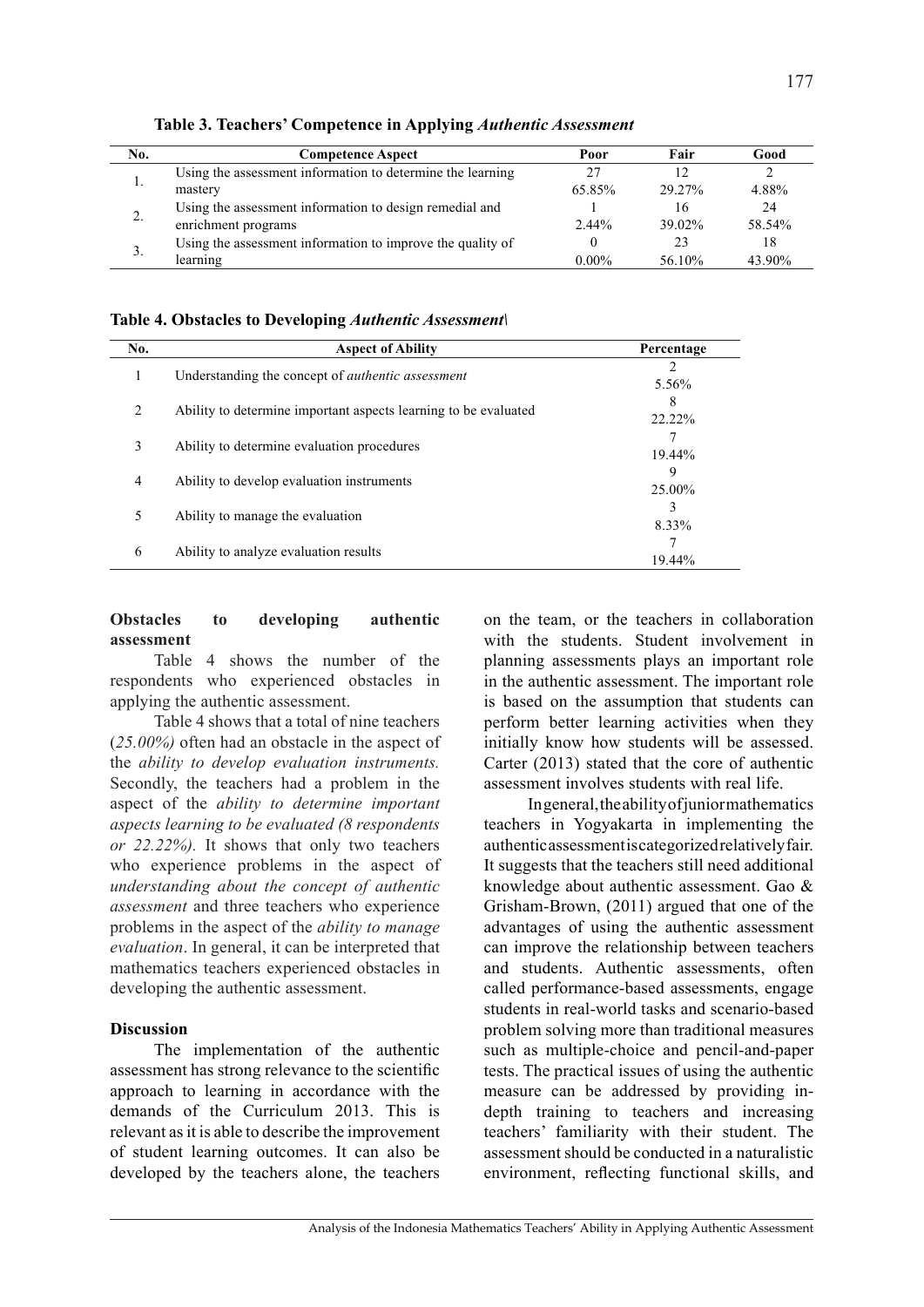linked to the curriculum and individual goal development.

Authentic assessment should include an assessment of attitudes, skills, and knowledge. Nurgiyantoro (2011) stated that assessment techniques in the authentic assessment include direct measurement of students' skills, assessment of tasks related to performance, and process analysis used to generate student responses to the attainment of attitudes, skills, and knowledge. Therefore, to increase the quality of the teachers' ability in using authentic assessment, there is a need to undertake a professional development program such as training and workshop involving those three aspects.

The results showed the teacher's ability to develop assessment instruments was also good enough. The development of assessment instruments includes the preparation of tests, the compilation of non-assessment instruments, and the way in which instruments are developed. The average ability of teachers in administering incoming assessments in sufficient categories. This means that the junior high school mathematics teacher in Yogyakarta has not been very good at documenting the assessment that has been done. Though the assessment results are also important for the evaluation of learning materials that have been implemented. While the ability of teachers in analyzing the assessment results are still not good. This can be caused by teachers who only take the value only without evaluating or following up on the assessment results. Though evaluation is very important for the improvement of further learning.And so?

Once a teacher has determined which content standards they want to assess they must define what student mastery is, and what it looks like when it occurs. After the teacher has developed and administered an authentic assessment the results are submitted to interpretation. In terms of the use of the authentic assessment by junior high school teachers in Yogyakarta, in general, it can be considered to be fair. It can be interpreted that the teachers need to optimize to the use of the results of the assessment to be a powerful tool in developing student learning. For example, the results of the assessment can be used as an evaluation material in the learning, whether there are still students who have not understood on certain materials. Therefore, the teachers can give special guidance to the student. Koyan (2011) stated that the benefits of the assessment are for giving feedback, diagnosing learning difficulties, and determining rate or graduation increase. The authentic assessment can also enhance teaching and learning in secondary schools by integrating complex nature of learning (Moon, et al., 2005). The types of assessments can provide quantifiable information about student learning, as well as inform the instructional process.

Finally, this study reveals that the implementation of the authentic assessment does not always run smoothly as teachers might experience problems. Developing the assessment instruments such as rubric and how to analyze the results of the assessment with rubrics are often complained by teachers. The role of the assessment rubric according to Montgomery's (2008) is that assessment results are made to integrate assessment with instruction and open collaborative approaches between students and teachers in teaching and learning process. It also supports the assessment of student progress and serves as a tool for interaction between students, teachers, and parents. Furthermore, the results of the assessment rubric can be written in the student portfolio to find out the extent of student progress in the learning process.

The main and most important reason why teachers implement changes in the assessment is to get an overview of the level of achievement of the curriculum objectives, the success of the learning method, and the accuracy of the selfassessment practice. Through this assessment practice, teachers can draw conclusions about what is needed in learning, progress in achieving the curriculum goals, and the effectiveness of the applied mathematics program. Therefore, the significance level of the assessment will depend on the alignment between the assessment method and the curriculum. If the assessment does not reflect the purpose, purpose, and content of the curriculum, then the information about what the students have already gained will be limited.

To overcome the obstacles experienced by teachers in developing the authentic assessment, the teachers need to have training on the authentic assessment. It can cover issues of preparation and analysis of the assessment rubric, preparation of the grid corresponding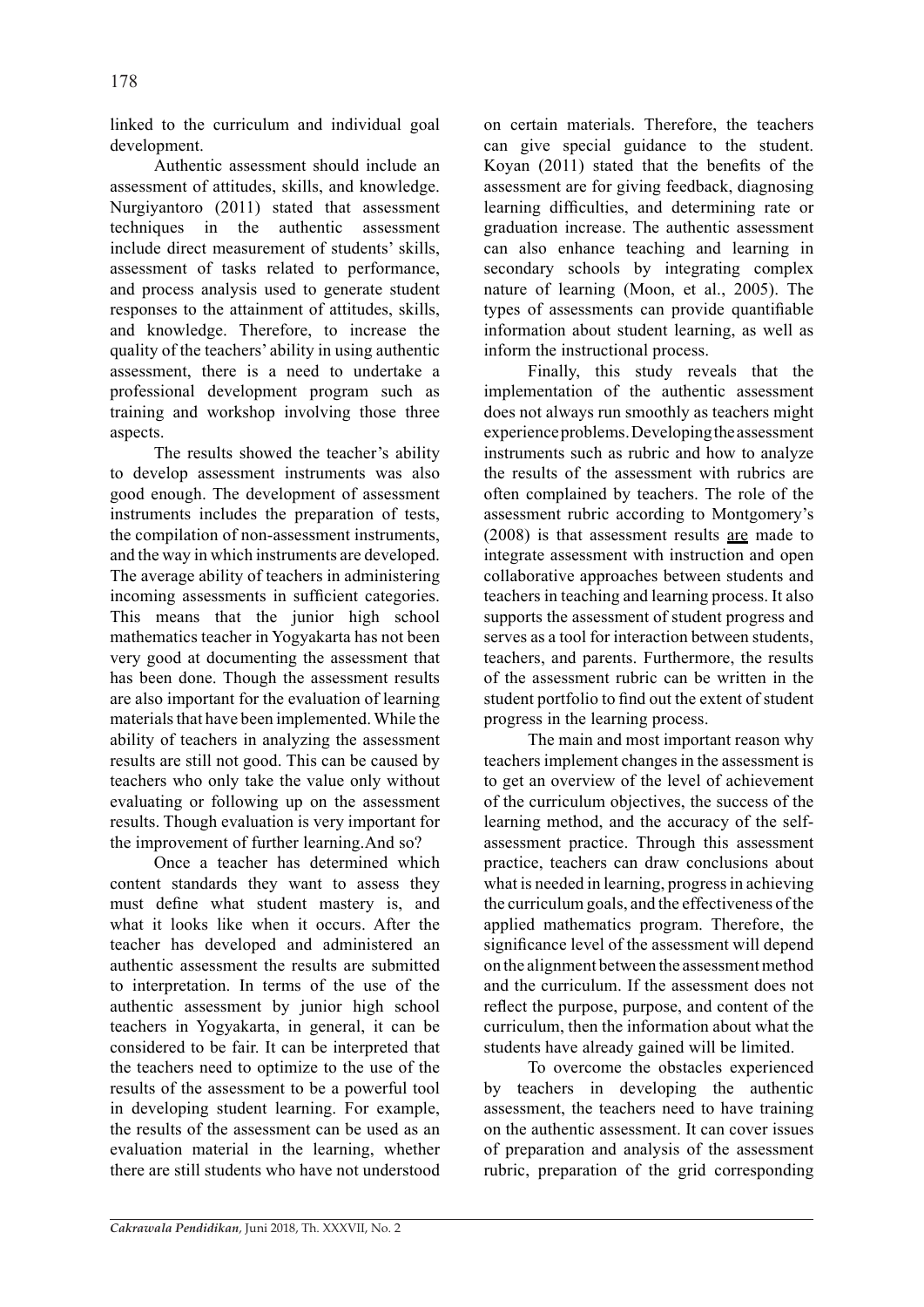to the assessment indicator, as well as the less complex assessment analysis so that the teachers can better understand the concept of authentic assessment well and appropriate assessment to students.

Thus, running well-developed professional training programs focusing on the weaknesses of the ability of the teachers in using authentic assessment might be one of the effective ways to improve the quality of the mathematics teachers. how do you assure the reader with this suggestion?

### **CONCLUSION**

The ability of the junior high school teachers in Yogyakarta Indonesia to implement authentic assessment and the use of the results of the authentic assessment results can be generally categorized relatively fair. This study also revealed which obstacles mostly experienced by the mathematics teachers when implementing the authentic assessment. Therefore, this research recommends the Indonesian government provide professional development programs for junior high school mathematics teachers in developing the authentic assessment so that they can learn how to develop good authentic assessment which in turn leads the success of the implementation of the Curriculum 2013.

### **REFERENCES**

- Zaim, M. 2013. Asesmen otentik: Implementasi dan permasalahannya dalam pembelajaran bahasaInggris di Sekolah Menengah. Procceding of the International Seminar on Languages and Arts, FBS UniversitasNegeri Padang.
- Aiman, U. 2013. Evaluasi pelaksanaan penilaian autentik Kurikulum 2013: Studi Kkasus di Madrasah Ibtidaiyah Negeri Tempel Sleman Yogyakarta. *Jurnal Pendidikan Madrasah*, 1(1), 2527-6794.
- Barber, W., King, S. & Buchanan, S. 2015. Problem-based learning and authentic assessment in digital pedagogy: embracing the role of collaborative communities. *Electronic Journal of e-Learning*, 13(2).
- Berg, D.H., Taylor, J., Hutchinson, N.L., Munby, H., Versnel, J., & Chin, P. 2007. Student assessment in exemplary workbased education programs. *Journal of Workplace Learning*, 19(4), 209-221.
- Bosco, A., & Ferns, S. 2014. Embedding authentic assessment in work integrated learning assessment. *Asia Pacific Journal of Cooperative Education.* In Press.
- Bullens, D. 2002. Authentic Aassessment: Change for the Ffuture. *Dissertations, Master of Arts Action Research Project,* Saint Xavier University.
- Burhan, N. 2011. *Penilaian Otentik*. Jakarta: GMUP.
- Buyarski, A.C. & Landis, C.M. 2014. Using an ePortfolio to Aassess the Ooutcomes of a First-Year Seminar: Student Narrative and Authentic Assessment. *International Journal of ePortfolio*, 4(1), 49-60.
- Charoenchai, C., Phuseeorn, S. and Phengsawat, W. 2015. Teachers' development model to authentic assessment by empowerment evaluation approach. *Educational Research and Reviews*, 10(17), 2524- 2530.
- Cheung, A.C.K. & Wong, P.M. 2012. Factors affecting the implementation of curriculum reform in Hong Kong: key findings from a large-scale survey study. *International Journal of Educational Management*, 36 (1), 39-54.
- Craig, C.L. & McCormick, E.P. 2002. Improving student learning through authentic assessment. *Dissertations, Master of Arts Action Research .Project*, Saint Xavier University.
- Custer, R.L., Schell, J.W., McAlister, B., Scott, J., & Marie Hoepfl, M. 2000. Using Authentic Assessment in Vocational Education. Information Series No. 38, ERIC Clearinghouse on Adult, Career, and Vocational Education the Ohio State University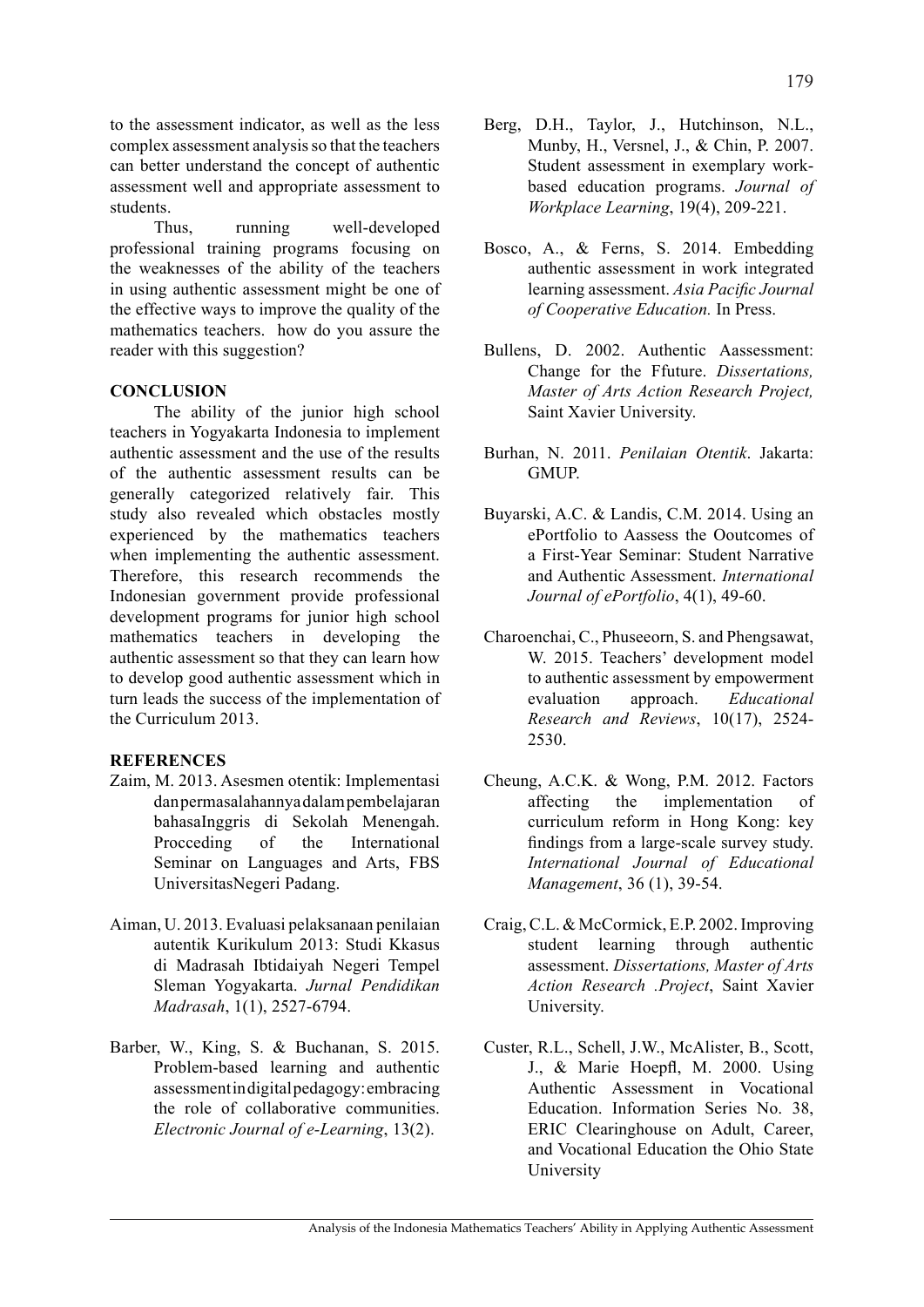- Efriana, F. 2014. Penerapan pendekatan scientific untuk meningkatkan hasil belajar Siswa Kelas VII MTsN Palu Barat pada Materi Keliling dan Luas Daerah Layanglayang. *Jurnal Elektronik Pendidikan Matematika Tadulako*, 1(2).
- Engel, M., Pulley, R. & Rybinski, A. 2003. Authentic assessment: It really works. (*Masters action research project*, Saint Xavier University and SkyLight).
- Gao, X.in., & Grisham-Brown, J. 2011. The use of authentic assessment to report accountability data on young children's language, literacy and pre-math competency. *International Education Studies,* 4(2).
- Gronlund, N.E., & Linn, R. 1985. *Measurement and evaluation in teaching*. New York: Macmillan.
- Gulikers, J., Bastiaens, T., & Kirschner, P, 2004, A five-dimensional framework for authentic assessment. *Educational Technology Research and Development,* 52 (3), 67-85.
- Heaney, L.F. 1994. Managing Assessment in the Classroom. *International Journal of Educational Management*, 8(1), 9-13.
- Holme, T., Bretzb, S.L., Cooperc, M., Lewisd, J., Paeke, P., Pientaf, N., Stacyg, A., Stevensh, R., &Townsi, M. 2010. Enhancing the role of assessment in curriculum reform in chemistry. *Chem. Educ. Res. Pract*,11, 92–97.
- Immegart. G.L. 1994. The School Head, Director, or Principal and School Assessment. *International Journal of Educational Management*, 8(1), 25-34.
- Ine, M. E. 2015. Penerapan pendekatan scientific untuk meningkatkan prestasi belajar siswa pada mata pelajaran ekonomi pokok bahasan pasar. *Prosiding Seminar Nasional* 9 Mei 2015.
- Kearney, S.P., & Perkins, T. 2014. Engaging students through assessment: the success and limitations of the ASPAL (Authentic Self and Peer Assessment for Learning) Model. *Journal of University Teaching & Learning Practice.*11(3).
- Keyser, S. & Howell, S.L. 2008.The state of authentic assessment. *Research Paper.*  (Eric Document Reproduction Service No ED 503679).
- Kinay, I. & Bağçeci, B.(2016. The investigation of the effects of authentic assessment approach on prospective teachers' problem-solving skills. *International Education Studies*; 9(8), 1913-9020.
- Koyan, W. 2011. *Asesmen dalam Pendidikan.* Singaraja: Universitas Pendidikan Ganesha Press.
- Miles, M. B., & Huberman, A. M. 1994. *Qualitative data analysis* (2nd ed.). Thousand Oaks, Ca: SAGE publications.
- Montgomery, R. J. Authentic Assessment Rubric for SIOP Lesson Plan. The University of Phoenix. June 22, 2008.
- Moon, T.R., Brighton, C.M., Callahan, C.M., & Robinson, A. 2005. Development of Authentic Assessments for the Middle School Classroom. The Journal of Secondary Gifted Education, 16(2), 119– 133.
- Narayani, R., Gading, & Suartama. 2015. Analisis Proses Pembelajaran Matematika Menurut Pendekatan Saintifik dan Dampaknya Terhadap Hasil Belajar Siswa Kelas 5. *e-Journal PGSD* Universitas Pendidikan Ganesha Jurusan PGSD,  $3(1)$ .
- Neely, P & Tucker, J. 2012. Using business simulations as authentic assessment tools. *American Journal of Business Education*, 5(4), 449-56.
- Noor, M. bin &Yusoff, N.M. 2016. Improving process writing with the use authentic